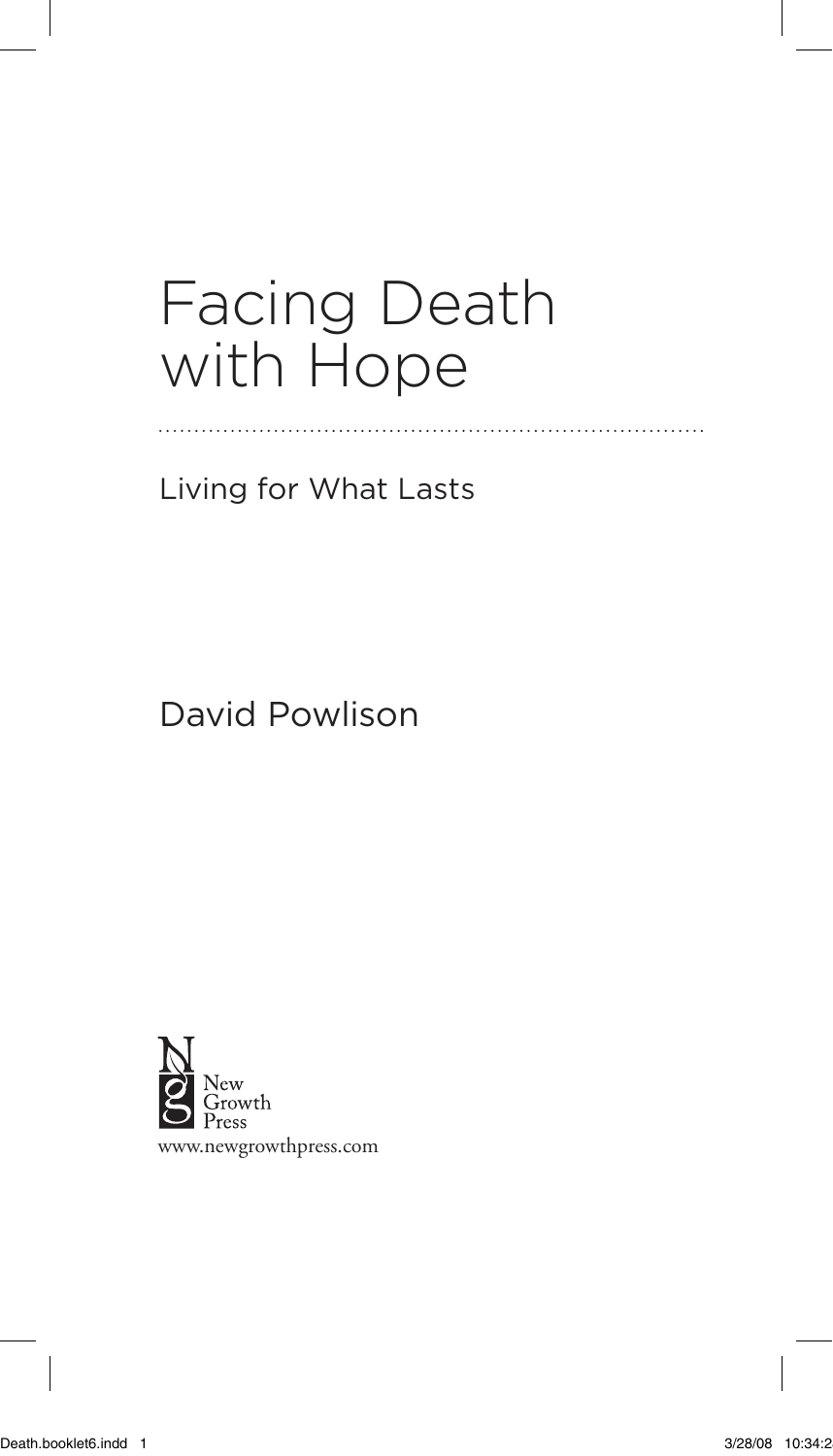| s a life-threatening illness, a major life change, or just<br>| plain old age forcing you to face your own mortality? s a life-threatening illness, a major life change, or just Is your eventual death looming like a dark cloud over your life? Are you sure of what will happen when you die? How are you dealing with your questions about death? Fear? Dread? Denial? Keeping busy?

Probably, like most of us, you'd rather not think or talk about your own death. But ignoring your death won't stop it from happening—the mortality rate is still 100%. Medical advances extend lives, but no one lives forever. In the end, doctors lose every patient. Eventually you and everyone you love will die. Every life on this earth ends in death.

But is our death really the very last sentence in our book of life? Or is there something beyond death? Christians have testified with all their hearts for centuries: "I believe in the resurrection of the dead." What does that mean? It means that if you follow Jesus, your physical death will not be the last sentence in your book of life. Jesus' resurrection makes death the second-to-last sentence in your life. When you die, if you believe in Jesus, you will hear his final say on your life: "Well done, good and faithful servant!…Come and share your master's happiness!" (Matthew 25:21).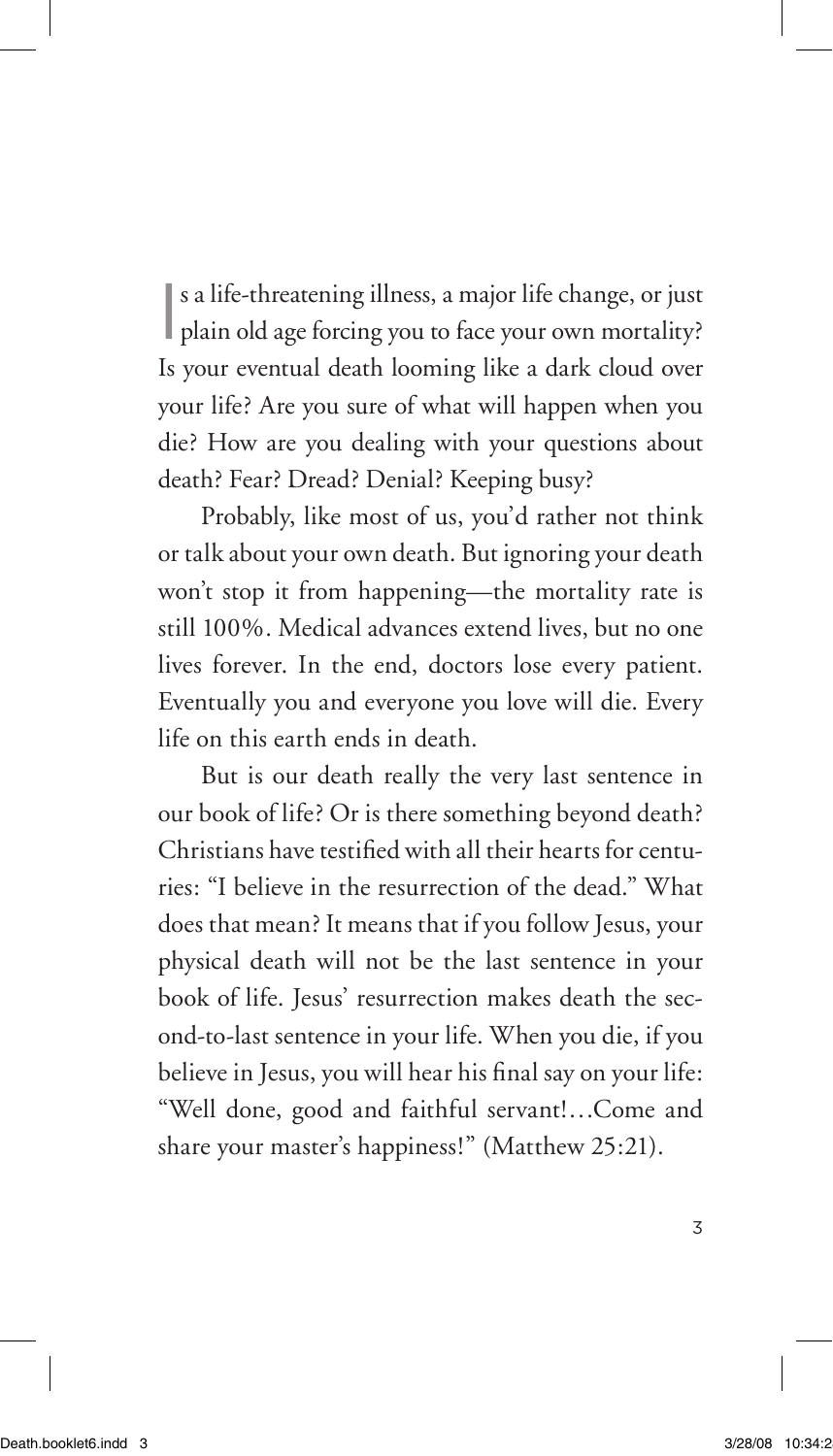Perhaps you know that Jesus rose from the dead, yet when you think of your death you're still full of fear and dread. That's because just knowing the facts of Jesus' life, death, and resurrection is not enough. You must know Jesus intimately. The courage to face your death comes as you put all your faith and trust in him. This booklet is written to help you face death honestly and know Jesus intimately.

### Death Is Not a Friend

When people finally muster up the courage to talk about death, they often romanticize it. They talk vaguely about release from pain, going to a "better place," and being reunited with loved ones. But the Bible never portrays death as a friend. Death is called "the last enemy." Death is the final and ultimate loss. It feels unnatural and wrong because it is unnatural and wrong. We were created by God to live forever. Death is not what God intended for his world.

### Facing the Shadows of Death

You don't face death just once at the end of your life. Throughout your life you face what David, in Psalm 23, called "the shadow of death" (v. 4). A shadow brings the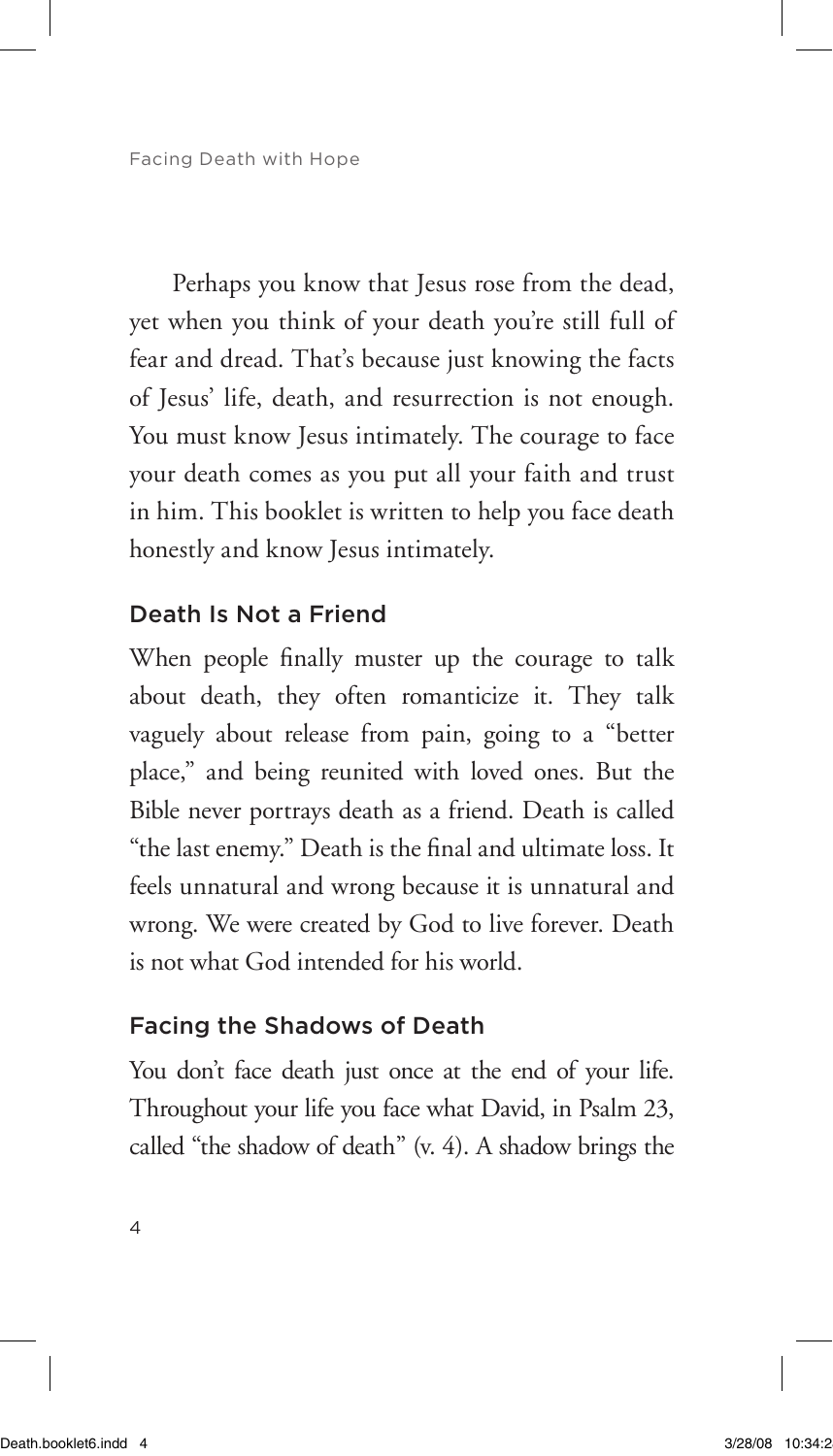looming sense that the dark is approaching. Walking through the "valley of the shadow of death" takes many different forms. Death is the ultimate loss, but many smaller losses also bring the shadow of death into your life. You have probably already faced some of these shadows:

- 1. *Loss of health*: Whether you are struggling with a chronic illness or a sudden catastrophic event, the losses that come with physical suffering foreshadow death.
- 2. *Loss of loved ones:* When death comes to those we love, we feel the shadow of death keenly. But we also experience loss when a relationship ends for any reason. When you experience betrayal in a relationship, you are getting a small, bitter taste of the alienation, isolation, and abandonment that is the ultimate experience of death.
- 3. *Loss of youth:* The years pile up, the hair turns white, the wrinkles form, the body starts to break down, and the memory starts to fail. It's as though fingers of darkness are reaching out to you.
- 4. *Loss of independence:* As you age, you experience weakness in various forms. Old age can make you as helpless as a young child, but for children the